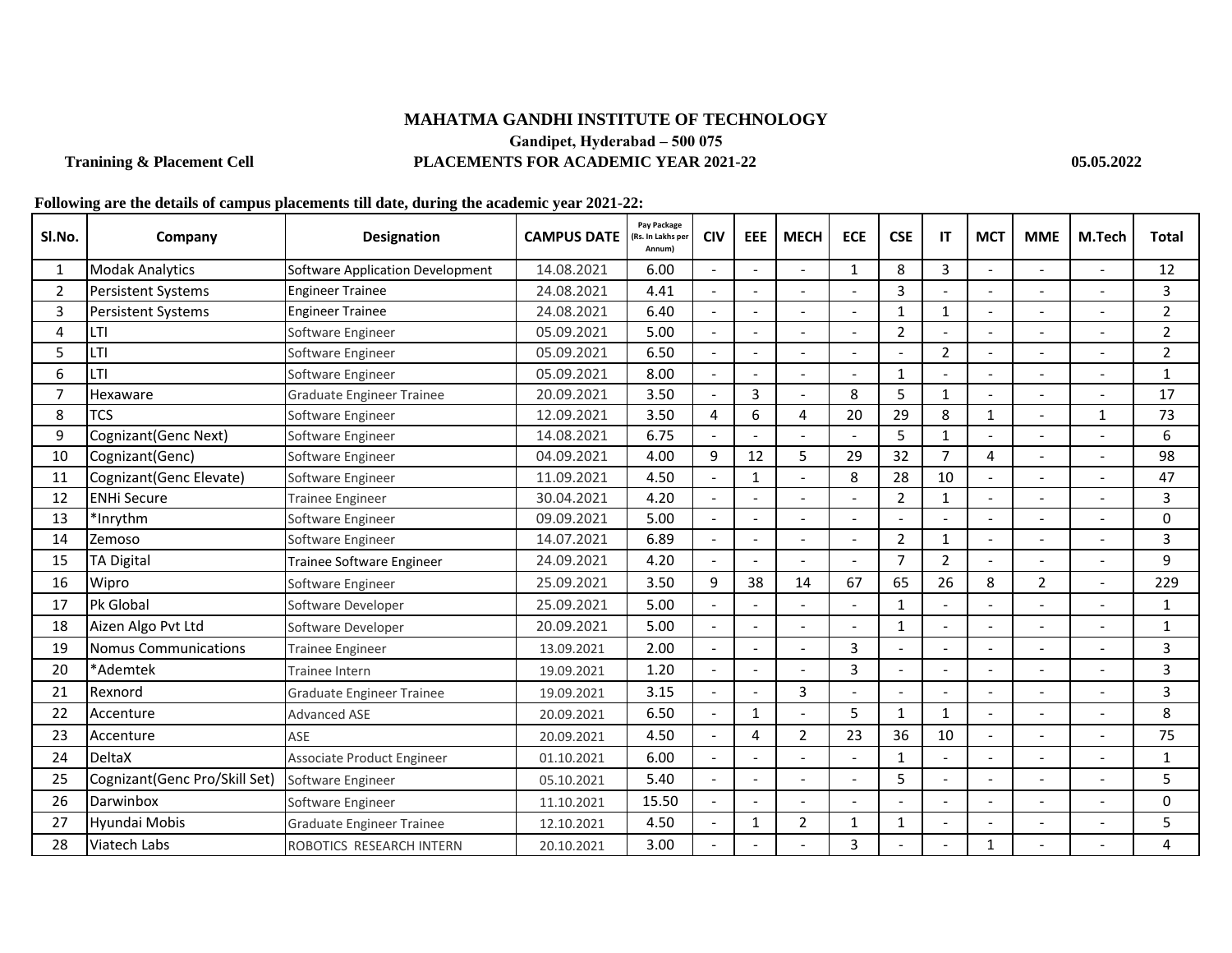| SI.No. | Company                     | <b>Designation</b>                    | <b>CAMPUS DATE</b> | Pay Package<br>(Rs. In Lakhs per<br>Annum) | <b>CIV</b>               | EEE                      | <b>MECH</b>              | <b>ECE</b>     | <b>CSE</b>     | IT                       | <b>MCT</b>               | <b>MME</b>               | M.Tech                   | Total          |
|--------|-----------------------------|---------------------------------------|--------------------|--------------------------------------------|--------------------------|--------------------------|--------------------------|----------------|----------------|--------------------------|--------------------------|--------------------------|--------------------------|----------------|
| 29     | <b>Brane Enterprise</b>     | <b>Associated Solution Leader</b>     | 26.10.2021         | 5.00                                       |                          | $\overline{a}$           |                          | $\mathbf{1}$   | 5              | $\overline{a}$           | $\mathbf{1}$             |                          |                          | $\overline{7}$ |
| 30     | Ctrl-S                      | Associate Engineer                    | 26.10.2021         | 3.50                                       |                          | $\overline{a}$           | $\mathbf{1}$             | 3              | $\mathbf{1}$   | $\overline{a}$           | $\overline{a}$           |                          |                          | 5              |
| 31     | Hitachi                     | Associate Engineer                    | 27.10.2021         | 6.50                                       |                          |                          |                          |                | $\mathbf{1}$   |                          |                          |                          |                          | $\mathbf{1}$   |
| 32     | Unschool                    | <b>Operations Executive</b>           | 30.10.2021         | 5.00                                       | $\blacksquare$           | $\overline{\phantom{a}}$ | $\blacksquare$           | $\mathbf{1}$   | $\overline{a}$ | 3                        | $\mathbf{1}$             | $\overline{\phantom{a}}$ |                          | 5              |
| 33     | *KPIT                       | Software Engineer                     | 30.10.2021         | 3.50                                       |                          | $\overline{3}$           |                          |                |                |                          |                          |                          |                          | 3              |
| 34     | *Adaptive Mobile Security   | Software Engineer                     | 15.11.2021         | 3.00                                       |                          | $\overline{a}$           | $\overline{a}$           |                |                |                          |                          |                          |                          | $\Omega$       |
| 35     | <b>Shrestha Analytics</b>   | <b>SQL Developer</b>                  | 17.11.2021         | 4.00                                       |                          | $\overline{\phantom{a}}$ | $\overline{a}$           | L.             | $\overline{2}$ | $\overline{a}$           | $\mathbf{r}$             |                          |                          | $\overline{2}$ |
| 36     | <b>Quest Global</b>         | Trainee Software Engineer             | 24.11.2021         | 3.00                                       |                          | $\mathbf{1}$             | $\overline{2}$           | $\mathbf{1}$   | $\overline{2}$ | $\mathbf{1}$             | $\mathbf{1}$             |                          |                          | 8              |
| 37     | Zensar                      | Jr. Software Engineer                 | 24.11.2021         | 4.06                                       |                          | $\mathbf{1}$             | $\overline{\mathbf{3}}$  | 3              | $\overline{3}$ |                          | $\overline{a}$           |                          |                          | 10             |
| 38     | *Svaya Robotics             | Software Engineer                     | 26.11.2021         | 6.00                                       |                          | $\overline{a}$           |                          |                |                |                          | $\overline{a}$           |                          |                          | 0              |
| 39     | Arcesium                    | Software Engineer                     | 27.11.2021         | 16.00                                      |                          |                          |                          |                | $\mathbf{1}$   |                          |                          |                          |                          | $\mathbf{1}$   |
| 40     | WileyNxt                    | Software Developer                    | 30.11.2021         | 7.00                                       |                          | $\overline{a}$           | $\overline{a}$           | $\mathbf{1}$   | 4              | $\overline{a}$           | $\blacksquare$           |                          | $\overline{a}$           | 5              |
| 41     | Gainsight                   | Associate Software Engineer           | 01.12.2021         | 9.00                                       |                          | $\overline{a}$           |                          |                | 8              |                          | $\overline{a}$           |                          |                          | 8              |
| 42     | <b>Medcords</b>             | <b>Beckend Developer</b>              | 02.12.2021         | 5.00                                       |                          | $\blacksquare$           |                          |                | $\overline{2}$ |                          |                          |                          |                          | $\overline{2}$ |
| 43     | Medcords                    | App / Web Developer                   | 02.12.2021         | 4.00                                       | $\overline{\phantom{a}}$ | $\overline{\phantom{a}}$ | $\overline{a}$           |                | $\overline{2}$ | $\overline{a}$           | $\overline{a}$           |                          | $\overline{a}$           | $\overline{2}$ |
| 44     | Capgemini                   | Analyst                               | 04.12.2021         | 4.00                                       | $\overline{3}$           | 15                       | $\overline{a}$           | 15             | 9              | $\overline{7}$           |                          |                          |                          | 49             |
| 45     | Justdial                    | <b>BDE Role</b>                       | 07.12.2021         | 3.00                                       | $\overline{2}$           | $\mathbf{1}$             | $\overline{\phantom{a}}$ | 3              | $\mathbf{1}$   | $\overline{a}$           | $\overline{\phantom{a}}$ | $\overline{\phantom{a}}$ | $\overline{\phantom{a}}$ | $\overline{7}$ |
| 46     | Byju's                      | <b>Subject Expert</b>                 | 08.12.2021         | 3.60                                       | $\overline{2}$           | 9                        | $\overline{3}$           | 6              | 10             | $\overline{2}$           | $\overline{a}$           |                          |                          | 32             |
| 47     | SynoriQ                     | Software Engineer                     | 09.12.2021         | 4.50                                       |                          | $\overline{2}$           |                          | $\mathbf{1}$   | $\overline{2}$ |                          |                          |                          |                          | 5              |
| 48     | <b>Envoy Global</b>         | Developer                             | 10.12.2021         | 5.00                                       |                          | $\frac{1}{2}$            | $\overline{a}$           | $\mathbf{1}$   | $\overline{2}$ | $\overline{a}$           | $\overline{a}$           |                          | $\blacksquare$           | 3              |
| 49     | Thundersoft                 | Developer                             | 13.12.2021         | 4.50                                       | $\overline{a}$           | $\overline{3}$           | $\mathbf{1}$             | 5              | 11             | $\overline{a}$           | $\overline{a}$           |                          | 3                        | 23             |
| 50     | Thundersoft                 | QA Analyst                            | 13.12.2021         | 3.50                                       |                          | $\mathbf{1}$             | $\overline{\phantom{a}}$ | 4              | $\mathbf{1}$   | $\overline{\phantom{a}}$ | $\overline{a}$           |                          |                          | 6              |
| 51     | SPACEWELL                   | <b>GRADUATE TRAINEE ENGINEER</b>      | 14.12.2021         | 5.50                                       |                          | $\overline{a}$           | $\overline{a}$           |                | $\overline{a}$ | $\mathbf{1}$             | $\overline{a}$           |                          |                          | $\mathbf{1}$   |
| 52     | Infoview                    | Developer                             | 15.12.2021         | 4.50                                       |                          |                          |                          |                |                |                          |                          |                          |                          | 0              |
| 53     | <b>Multiplier Solutions</b> | Data Analyst                          | 16.12.2021         | 3.50                                       |                          | $\overline{\phantom{a}}$ | $\overline{a}$           | $\mathbf{1}$   | $\mathbf{1}$   | $\sim$                   | $\overline{a}$           | $\overline{\phantom{a}}$ | $\overline{a}$           | $\overline{2}$ |
| 54     | Virtusa                     | Software Engineer                     | 16.12.2021         | 4.50                                       |                          | $\overline{a}$           |                          |                | 3              |                          | $\overline{a}$           |                          |                          | 3              |
| 55     | <b>JSW</b>                  | <b>Graduate Engineer Trainee</b>      | 17.12.2021         | 5.50                                       | 1                        | 5                        | 1                        |                |                |                          | 1                        | 1                        | $\overline{a}$           | 9              |
| 56     | <b>MORDOR INTELLIGENCE</b>  | Research Associate                    | 20.12.2021         | 4.62                                       | $\overline{2}$           | $\overline{a}$           | $\mathbf{1}$             |                |                | $\overline{a}$           | $\overline{a}$           |                          | $\overline{a}$           | 3              |
| 57     | <b>Aliens Group</b>         | <b>Business Development Executive</b> | 28.12.2021         | 3.65                                       | $\overline{2}$           | $\overline{a}$           |                          |                | $\mathbf{1}$   |                          | $\overline{a}$           |                          |                          | 3              |
| 58     | <b>OLA Electric</b>         | <b>Engineering Graduate</b>           | 02.01.2022         | 3.60                                       |                          | $\overline{a}$           | $\overline{a}$           | $\blacksquare$ | $\overline{a}$ |                          | $\overline{\phantom{a}}$ |                          | $\mathbf{1}$             | $\mathbf{1}$   |
| 59     | <b>KEY SOLUTIONS(CGLIA)</b> | <b>Full Stack Developer</b>           | 05.01.2022         | 5.00                                       |                          | $\overline{a}$           | $\mathbf{1}$             | $\mathbf{1}$   | 8              |                          | $\overline{a}$           |                          |                          | 10             |
| 60     | <b>KEKA</b>                 | Inside Sales Executive                | 06.01.2022         | 4.70                                       |                          |                          | $\mathbf{1}$             | $\overline{2}$ |                |                          |                          |                          |                          | 3              |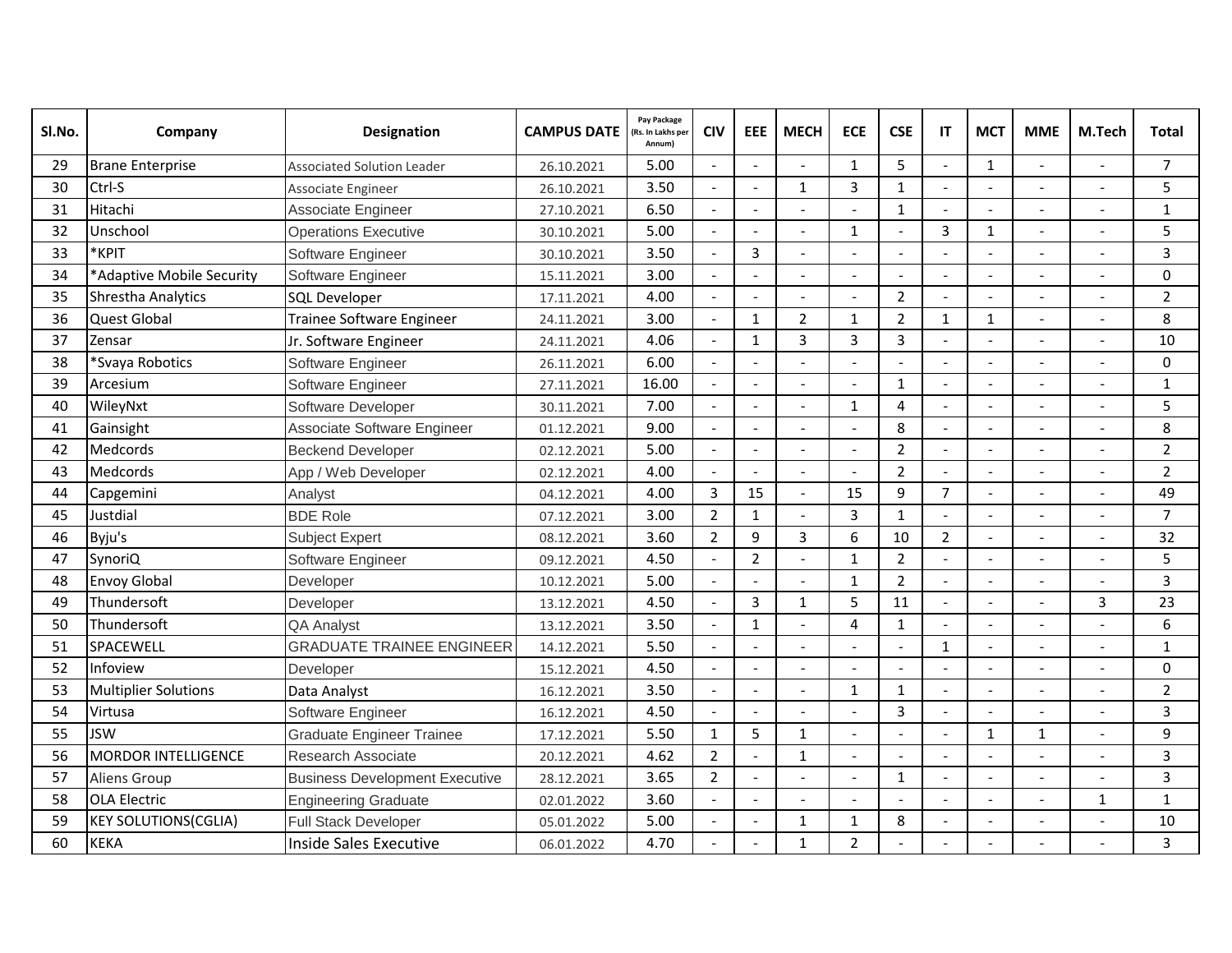| SI.No. | Company                     | <b>Designation</b>                         | <b>CAMPUS DATE</b>      | Pay Package<br>(Rs. In Lakhs per<br>Annum) | <b>CIV</b>               | EEE                      | <b>MECH</b>    | <b>ECE</b>     | <b>CSE</b>     | IT             | <b>MCT</b>               | <b>MME</b>     | M.Tech                   | Total          |
|--------|-----------------------------|--------------------------------------------|-------------------------|--------------------------------------------|--------------------------|--------------------------|----------------|----------------|----------------|----------------|--------------------------|----------------|--------------------------|----------------|
| 61     | <b>KEKA</b>                 | Market Research                            | 06.01.2022              | 4.00                                       |                          | $\overline{a}$           |                | 1              |                | $\overline{a}$ |                          |                |                          | $\mathbf{1}$   |
| 62     | SILICONUS TECHNOLOGIES      | <b>VLSI Engineer</b>                       | 07.01.2022              | 3.00                                       |                          | $\overline{a}$           |                | 5              |                | $\sim$         |                          |                |                          | 5              |
| 63     | <b>BITSILICA</b>            | Trainee Software Engineer                  | 08.01.2022              | 3.50                                       |                          |                          |                |                |                |                |                          |                | $\mathbf{1}$             | $\mathbf{1}$   |
| 64     | Juspay                      | <b>Technical Product Analyst</b>           | 08.01.2022              | 11.00                                      | $\overline{a}$           | $\blacksquare$           | $\overline{a}$ |                | $\overline{2}$ | $\overline{a}$ | $\blacksquare$           |                |                          | $\overline{2}$ |
| 65     | <b>SYNOPSYS</b>             | Software Engineer                          | 08.01.2022              | 7.50                                       |                          |                          |                |                | $\mathbf{1}$   |                |                          |                |                          | 1              |
| 66     | <b>STICSOFT SOLUTIONS</b>   | Associate Software Engineer                | 10.01.2022              | 5.00                                       |                          | $\overline{a}$           |                | 5              | 4              | $\sim$         |                          |                | $\overline{a}$           | 9              |
| 67     | Cognizant                   | Software Engineer                          | 11.01.2022              | 4.00                                       |                          | $\blacksquare$           | $\overline{a}$ |                | 4              | 5              | $\overline{a}$           |                |                          | 9              |
| 68     | Cognizant(GenC Pro)         | Software Engineer                          | 11.01.2022              | 5.40                                       |                          | $\overline{a}$           |                |                | $\mathbf{1}$   |                |                          |                |                          | $\mathbf{1}$   |
| 69     | <b>OPENFIVE</b>             | <b>VLSI Engineer</b>                       | 12.01.2022              | 5.00                                       |                          |                          |                | $\mathbf{1}$   |                |                |                          |                |                          | $\mathbf{1}$   |
| 70     | <b>CISCO</b>                | Software Engineer                          | 12.01.2022              | 15.00                                      |                          | $\overline{a}$           |                |                | $\mathbf{1}$   | $\sim$         | $\overline{a}$           |                |                          | $\mathbf{1}$   |
| 71     | TrimindTech                 | Trainee Software Engineer                  | 13.01.2022              | 3.50                                       |                          | $\overline{a}$           |                |                | $\mathbf{1}$   | $\overline{a}$ |                          |                |                          | $\mathbf{1}$   |
| 72     | Vodafone                    | Intern Trainee                             | 13.01.2022              | 3.50                                       |                          | $\overline{\phantom{a}}$ | $\overline{a}$ |                | $\overline{7}$ | $\mathbf{1}$   | $\blacksquare$           |                |                          | 8              |
| 73     | Mindtree                    | Software Engineer                          | 15.01.2022 & 16.01.2022 | 4.00                                       | 4                        | 6                        | 5              | 6              | 10             | 6              |                          |                |                          | 37             |
| 74     | <b>Brane Enterprises</b>    | Java Developer                             | 19.01.2022              | 5.00                                       |                          |                          |                | $\mathbf{1}$   |                |                |                          |                |                          | $\mathbf{1}$   |
| 75     | Ctrl-S                      | IT/Infrastructure developer                | 19.01.2022              | 3.50                                       |                          | $\blacksquare$           | $\overline{a}$ | $\overline{2}$ |                | $\sim$         | $\overline{a}$           |                | $\overline{a}$           | $\overline{2}$ |
| 76     | WileyNxt                    | Software Developer                         | 20.01.2022              | 7.00                                       |                          |                          |                |                | 3              | $\overline{2}$ |                          |                |                          | 5              |
| 77     | <b>INFOR</b>                | Quality Assurance Analyst, Associate Level | 20.01.2022              | 6.50                                       | $\overline{\phantom{a}}$ | $\Box$                   | $\overline{a}$ | 4              | 12             | $\overline{2}$ | $\overline{\phantom{a}}$ | $\blacksquare$ | $\overline{\phantom{a}}$ | 18             |
| 78     | Medha Servo                 | <b>Engineer</b> (Trainee)                  | 24.01.2022              | 4.49                                       |                          | $\overline{a}$           |                | $\mathbf{1}$   |                |                |                          |                |                          | $\mathbf{1}$   |
| 79     | Franklin Templeton          | Software Engineer                          | 25.01.2022              | 4.79                                       |                          | L.                       |                | 3              | 11             | $\mathbf{1}$   |                          |                |                          | 15             |
| 80     | Infosys                     | Software Engineer                          | 25.01.2022              | 4.00                                       | $\mathbf{1}$             | $\overline{a}$           | $\overline{2}$ |                |                | $\overline{a}$ | $\blacksquare$           |                |                          | 3              |
| 81     | Vitwit Technologies         | Software developer                         | 29.01.2022              | 3.60                                       |                          | $\overline{a}$           |                |                | $\mathbf{1}$   | $\sim$         | $\overline{a}$           |                |                          | $\mathbf{1}$   |
| 82     | <b>Brane Enterprises</b>    | Al Labs Intern                             | 01.02.202               | 5.00                                       |                          | $\mathbf{1}$             | $\sim$         | 1              | L.             | $\mathbf{1}$   | $\overline{a}$           |                |                          | 3              |
| 83     | <b>Stellantis</b>           | <b>Graduate Engineer Trainee</b>           | 01.02.2022              | 5.50                                       |                          | $\overline{a}$           |                |                | 5              | $\overline{a}$ | $\overline{a}$           |                |                          | 5              |
| 84     | COGNIDA.AI                  | Al Intern                                  | 07.02.2022              | 3.00                                       |                          |                          |                |                | $\mathbf{1}$   |                |                          |                |                          | $\mathbf{1}$   |
| 85     | <b>JIO PLATFORMS LTD</b>    | <b>Graduate Engineer Trainee</b>           | 12.02.2022              | 4.00                                       |                          | $\overline{\phantom{a}}$ | $\blacksquare$ | 3              | 11             | $\overline{2}$ | $\blacksquare$           |                | $\overline{a}$           | 16             |
| 86     | <b>RUBRIK INDIA PVT LTD</b> | Software Engineer - SRE                    | 16.02.2022              | 70.00                                      |                          | $\overline{a}$           |                | $\mathbf{1}$   |                |                |                          |                |                          | $\mathbf{1}$   |
| 87     | Laser India                 | Trainee Intern                             | 18.02.2022              | 3.00                                       |                          | $\overline{a}$           |                |                |                | $\sim$         | 1                        |                |                          | 1              |
| 88     | Byju's                      | <b>Subject Expert</b>                      | 18.02.2022              | 3.60                                       |                          | $\overline{a}$           | $\overline{a}$ |                | $\mathbf{1}$   | $\overline{a}$ | $\overline{a}$           |                | $\overline{a}$           | $\mathbf{1}$   |
| 89     | Innominds                   | Embedded engineer                          | 24.02.2022              | $3.25 - 4$                                 | L.                       | $\overline{a}$           |                | 3              | $\mathbf{1}$   |                | $\mathbf{1}$             |                |                          | 5              |
| 90     | Blackridge                  | Market research                            | 06.03.2022              | 2.60                                       | 8                        | $\overline{\phantom{a}}$ | 1              |                |                |                | 3                        |                |                          | 12             |
| 91     | <b>ACL Digital</b>          | Software Engineer                          | 11.03.2022              | 4.50                                       |                          | $\overline{a}$           |                | $\mathbf{1}$   |                |                |                          |                |                          | $\mathbf{1}$   |
| 92     | Salesforce                  | Devops Engineer                            | 16.03.2022              | 48.00                                      |                          |                          |                |                | 1              |                |                          |                |                          | $\mathbf{1}$   |